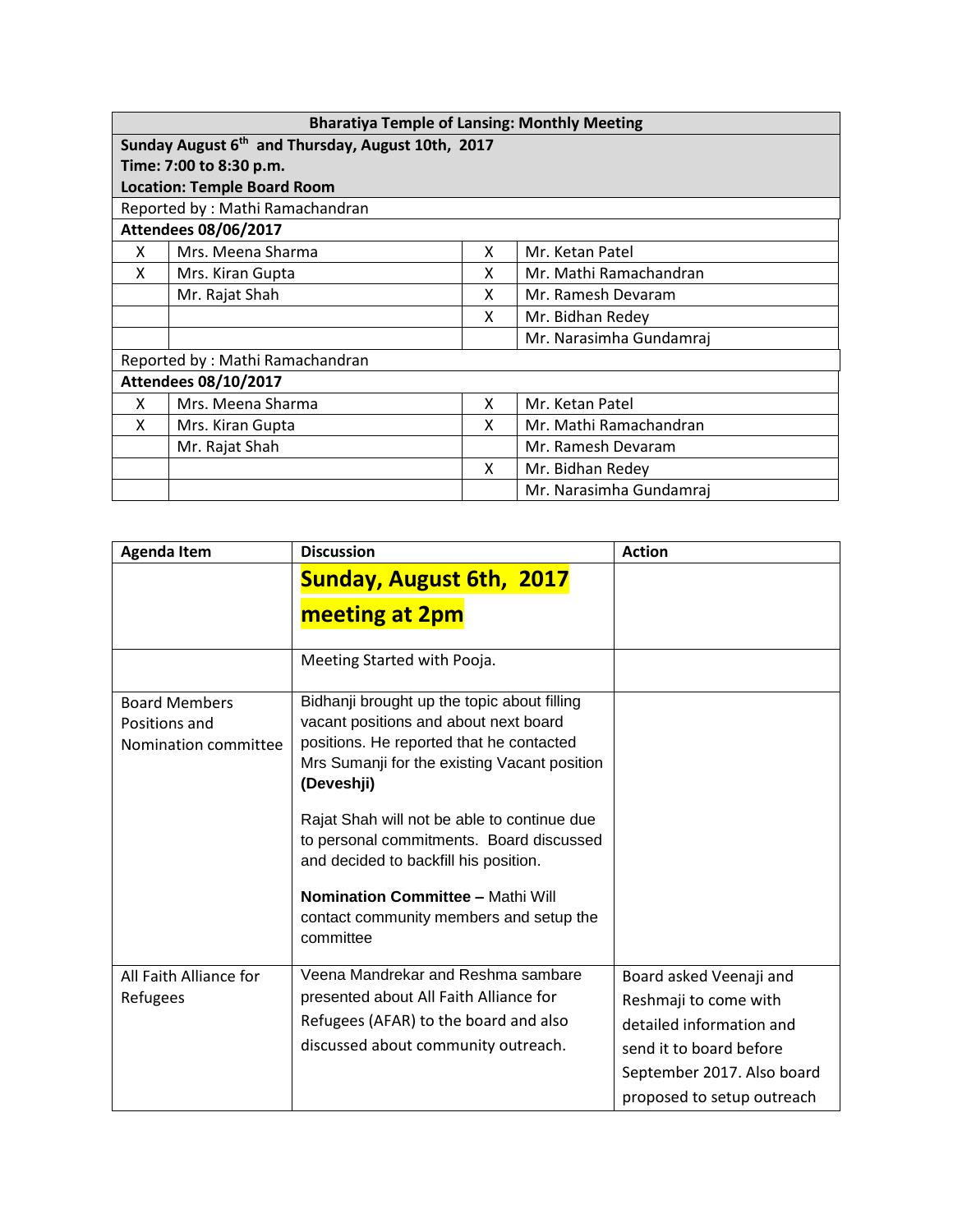|                                   |                                                                                                                                                                     | committee which includes                                                                                                     |
|-----------------------------------|---------------------------------------------------------------------------------------------------------------------------------------------------------------------|------------------------------------------------------------------------------------------------------------------------------|
|                                   |                                                                                                                                                                     | board members and                                                                                                            |
|                                   |                                                                                                                                                                     | community members.                                                                                                           |
|                                   |                                                                                                                                                                     |                                                                                                                              |
| <b>Treasurer Update</b>           | <b>Bank Balances (Mathi Ramachandran)</b>                                                                                                                           |                                                                                                                              |
|                                   | Checking: \$45,200.31                                                                                                                                               |                                                                                                                              |
|                                   | Savings: \$80,175.24                                                                                                                                                |                                                                                                                              |
|                                   | MSU credit union: \$28,045.22                                                                                                                                       |                                                                                                                              |
|                                   | 2016 temple account audit                                                                                                                                           | Mathi will setup a meeting<br>with Rajatji, Udayji and<br>Rameshji to arrange all<br>documents for auditing.                 |
|                                   | <b>Ornaments Audit:</b><br>Audit has been completed with the help of<br>the following volunteers.                                                                   |                                                                                                                              |
|                                   | Muljibhai Patel, Pravinaben Patel Chandra<br><b>Bisht and Mathi Ramachandran (BTL</b><br>Board) and Srihari Kadambi(Panditji).                                      |                                                                                                                              |
|                                   | <b>Gold Jewels Appraisal: Mathi contacted</b><br>Sunil - Krishna Jewellers, Detroit and he<br>agreed to do the appraisal on any<br>Wednesday or Thursday after 6pm. | Rameshji and Bidhanji agreed<br>to take the jewels to Krishna<br>jewelers for appraisal. Will be<br>completed before august. |
| <b>Fundraising Update</b>         | Fundraising committee again to meet in<br>August.                                                                                                                   | Dr. Raj will schedule the<br>meeting.                                                                                        |
| <b>Priest Committee</b><br>update | Board discussed about Panditji's vacation<br>request from Dec 10 th to Jan 10 <sup>th</sup> and the                                                                 |                                                                                                                              |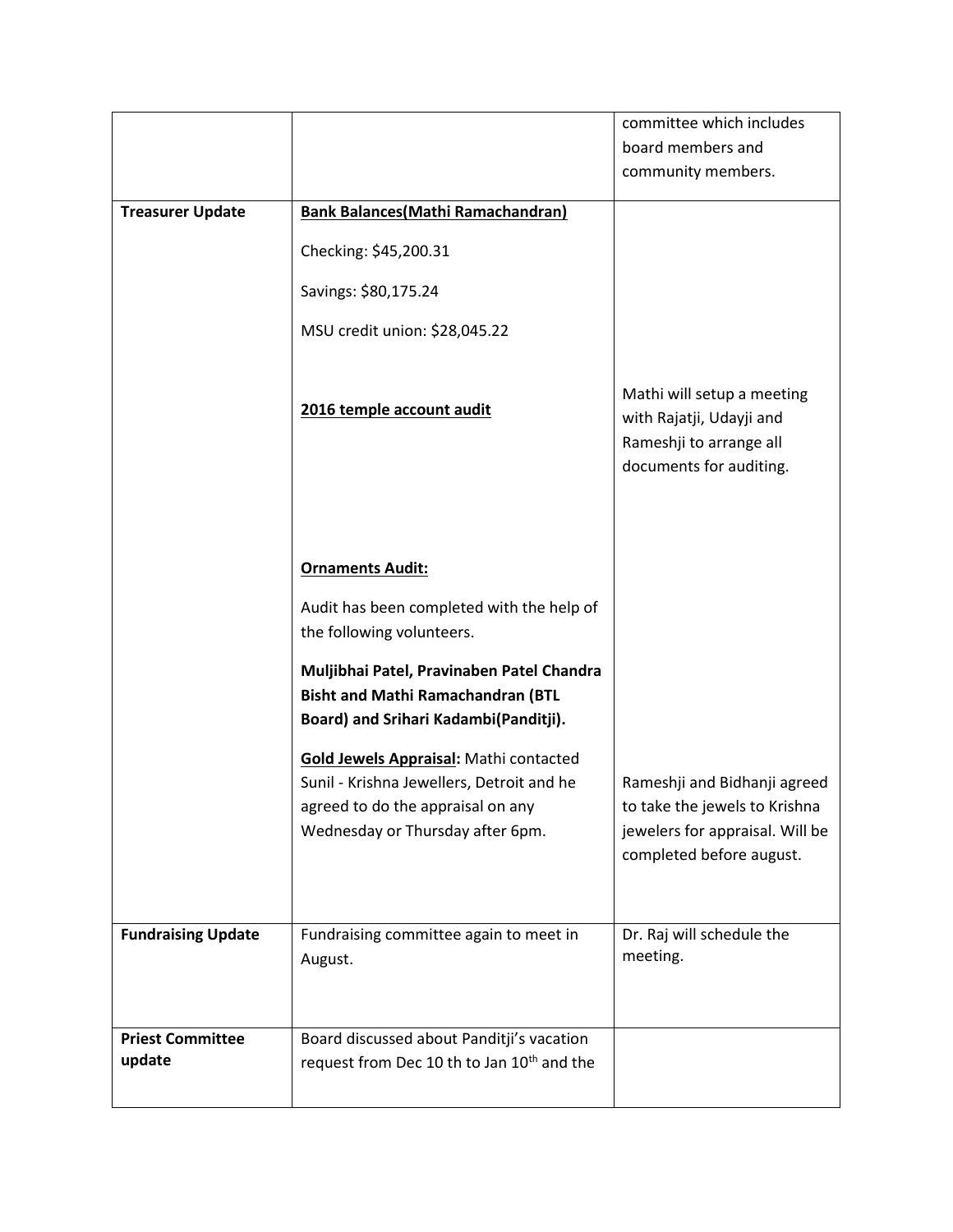|                           | 4 weeks have been granted. 2 weeks in this                     |                               |
|---------------------------|----------------------------------------------------------------|-------------------------------|
|                           | year and 2 weeks in next year.                                 |                               |
|                           | Panditji has 14 days of leave left in 2017, if                 |                               |
|                           | he goes on 10 <sup>th</sup> he will be paid only for 2         |                               |
|                           |                                                                |                               |
|                           | weeks or 14 days and will have to take                         |                               |
|                           | unpaid leave from 24th through the 31st.                       |                               |
|                           | He will have to return on the 10 <sup>th</sup> , so he will    |                               |
|                           | only use 10 days from 2018 and will be able                    |                               |
|                           | to take 5 days at some other time.                             |                               |
| <b>Maintenance Update</b> | Part of the audio system not functioning                       | Sandipji and Bidhanji are     |
|                           | well.                                                          | working on this.              |
|                           |                                                                |                               |
|                           | Track light and halogen bulb replacement                       |                               |
|                           | We received higher quote and would look                        | Ketanji is working on this.   |
|                           | for another quote.                                             |                               |
|                           |                                                                |                               |
|                           | Hot water problem resolved by                                  | Still Not working. Ketanji is |
|                           | resetting Water Heater.                                        | going to follow up.           |
|                           |                                                                |                               |
|                           | Electrical wire is hidden at north entrance.<br>Cannot cut it. |                               |
|                           |                                                                |                               |
|                           | Burglar alarm has been checked by                              |                               |
|                           | Guardian security system.                                      |                               |
|                           |                                                                |                               |
|                           | Panditji reported another problem in fire                      |                               |
|                           | sprinkler system. Ketanji called them they                     |                               |
|                           | said "That error will occur every time when                    |                               |
|                           | phone line goes down, even for 1 sec."                         |                               |
|                           | There is nothing at this time we have to do                    |                               |
|                           | it unless it happens again without phone                       |                               |
|                           | line going down.                                               |                               |
|                           | Sprint cell phone signal booster is all set                    |                               |
|                           | and Bidhanji tested it in the basement, it                     |                               |
|                           | works well.                                                    |                               |
|                           |                                                                |                               |
|                           | Uneven walk way: Ketanji suggested that                        |                               |
|                           | least expensive solution for this is to shave                  |                               |
|                           | off higher walkway.                                            |                               |
|                           |                                                                |                               |
|                           | Surveillance system is ordered and we                          | Board approved \$150 for      |
|                           | need to pay \$150 for installation                             |                               |
|                           |                                                                | installation.                 |
|                           |                                                                |                               |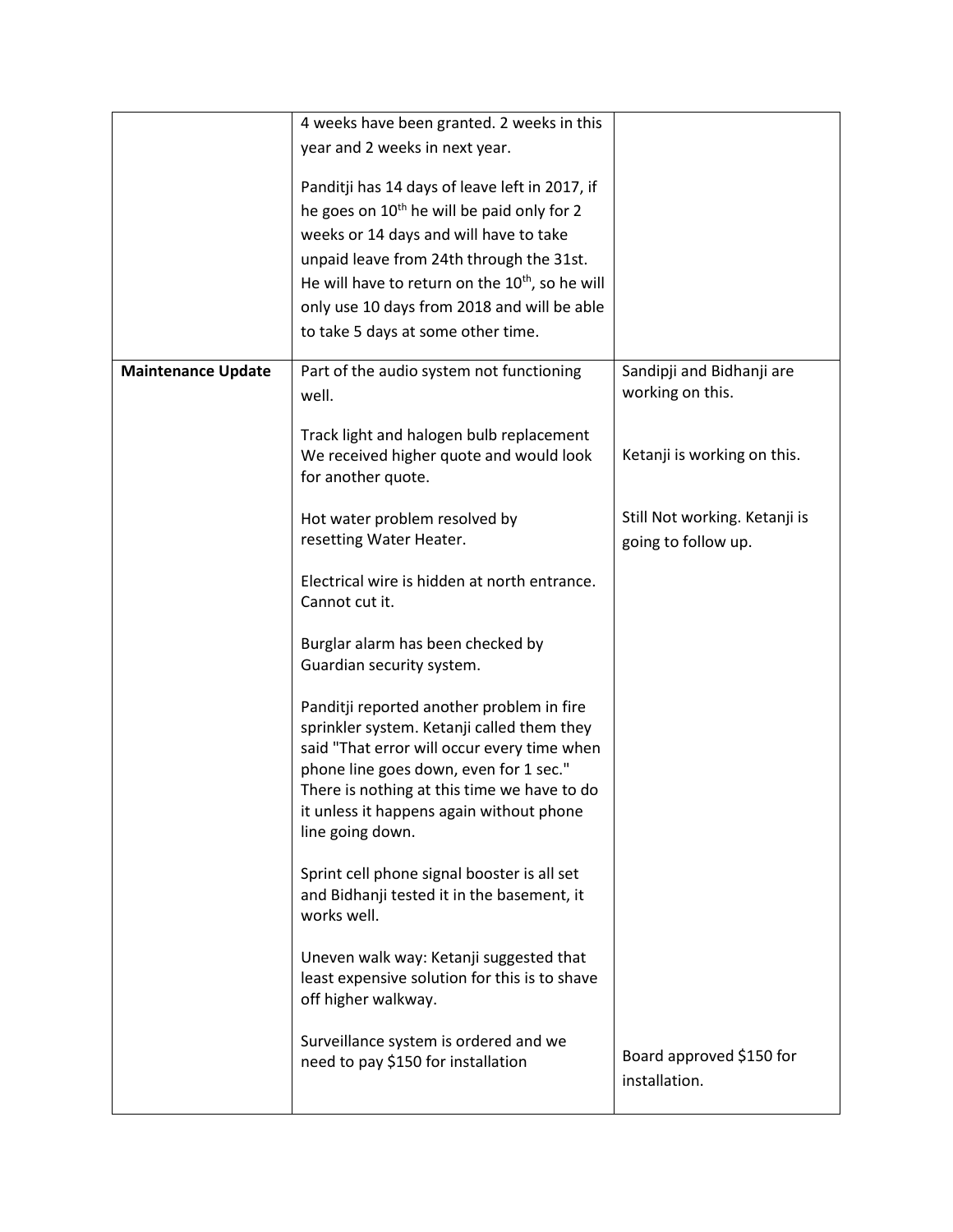|                    | Parking lot couple front bulb is taken care                                                          | Adityji has informed Wisner                                                                                                                          |
|--------------------|------------------------------------------------------------------------------------------------------|------------------------------------------------------------------------------------------------------------------------------------------------------|
|                    | but there are 2 bulbs need to be replaced                                                            | Electric to take care of it.                                                                                                                         |
|                    | towards Shastriji's house.                                                                           |                                                                                                                                                      |
|                    | Tea Pot location is all set.                                                                         | Ashokji is going to order<br>organizer and some required<br>supply for it.                                                                           |
|                    | Kitchen renovation is all done as approved.<br>Pradeepji is taking care of caulking at sink<br>area. |                                                                                                                                                      |
|                    | Basement window lock is broken                                                                       | Ketanji is working on this.                                                                                                                          |
|                    | Broken light at SitaRam Kutir pathway is<br>fixed.                                                   |                                                                                                                                                      |
|                    | Electrical shock issue in the basement is<br>fixed.                                                  |                                                                                                                                                      |
|                    | Sump pump repair is done, Also regular<br>maintenance for iron removal is done.                      |                                                                                                                                                      |
|                    | Monitor location is changed, so that priests<br>can monitor where they are sitting.                  | Ketanji used same stand on<br>other wall. He will patch up<br>holes.                                                                                 |
|                    | Need to buy Velcro for serving table to hold<br>table cloth.                                         | Will be fixed soon. Ketanji is<br>working on this.                                                                                                   |
|                    | Parking Lot Resurfacing                                                                              | Adithyaji contacted them and<br>initiated the project. Ketanji<br>will follow up and coordinate<br>the project. Will be<br>completed in August 2017. |
|                    |                                                                                                      | Meeanji will send it to the                                                                                                                          |
|                    | Video Monitoring Information: Bidanji                                                                | community (Standalone                                                                                                                                |
|                    | presented 24 hour video monitoring and                                                               | announcement) before the                                                                                                                             |
|                    | security system message to the board.                                                                | Ganesh Chaturthi(Aug 25 <sup>th</sup> )                                                                                                              |
| <b>Puja Update</b> | Meenaji updated on the upcoming puja's.                                                              |                                                                                                                                                      |
|                    | Janmashtami and Aadi krithigai - Aug 15 <sup>th</sup>                                                |                                                                                                                                                      |
|                    | Diwali Program: Mathi is going to reserve                                                            |                                                                                                                                                      |
|                    | Okemos / Holt high school for cultural                                                               |                                                                                                                                                      |
|                    | program. Board will decide on 08/10/2017                                                             |                                                                                                                                                      |
|                    | whether to go outside or not.                                                                        |                                                                                                                                                      |
|                    |                                                                                                      |                                                                                                                                                      |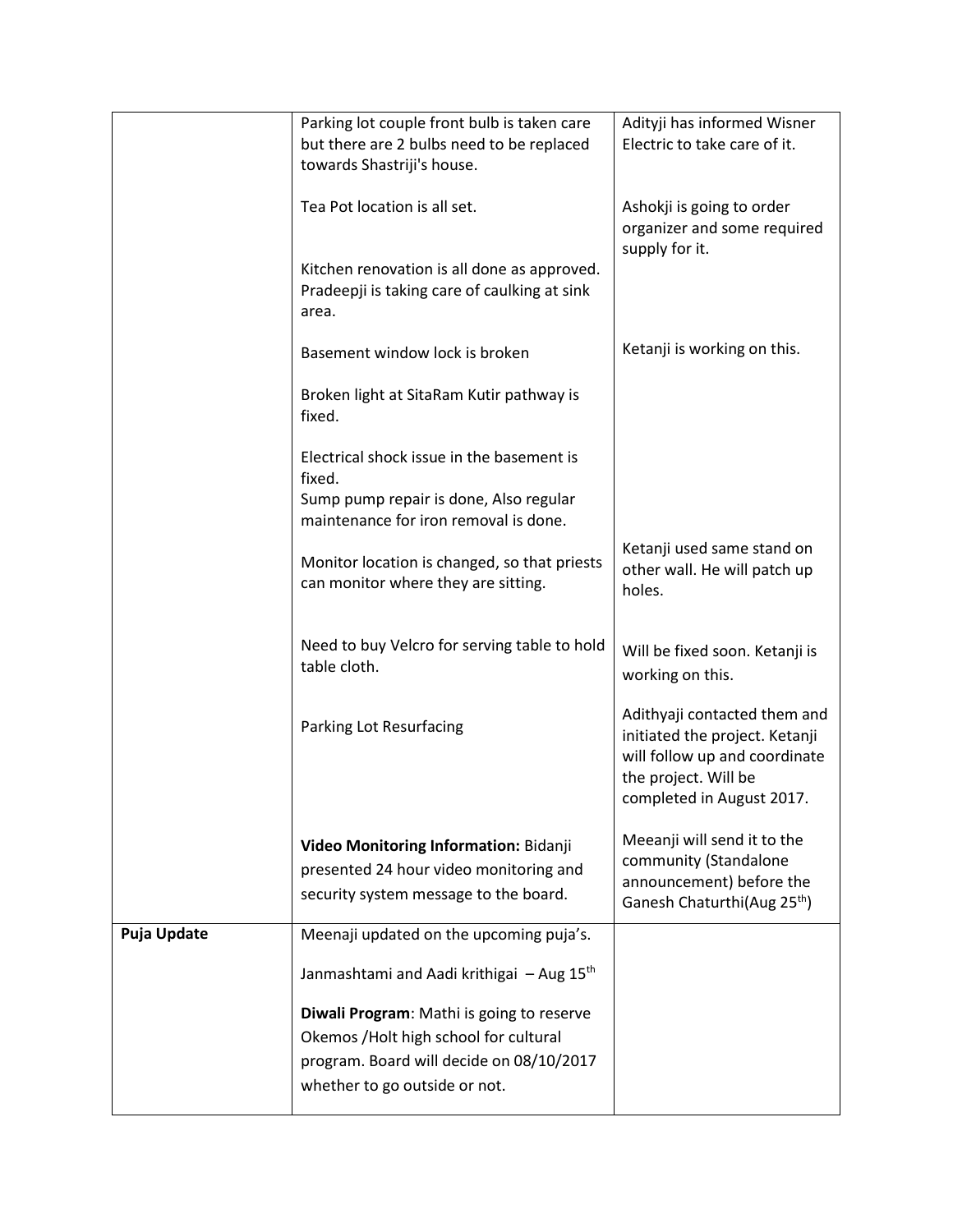|                            | Meeting ended with prayer                                                                                           |                                                          |
|----------------------------|---------------------------------------------------------------------------------------------------------------------|----------------------------------------------------------|
|                            | <b>Thursday, August 10th,</b>                                                                                       |                                                          |
|                            | 2017 meeting at 7pm                                                                                                 |                                                          |
|                            | Meeting Started with Pooja.                                                                                         |                                                          |
| Walkathon                  | Walkathon (08/13/2017).                                                                                             |                                                          |
|                            | Youth group members are going to<br>coordinate the event.                                                           |                                                          |
|                            | Dr Gundamraj, Dr Pratima and<br>Chandrashekar are going to sponsor water<br>bottles with BTL Logo.                  |                                                          |
|                            | BTL piggy banks will be distributed to<br>children.                                                                 |                                                          |
| <b>Member Appreciation</b> | Music Program on Saturday, September<br>09th 2017                                                                   |                                                          |
|                            | Deven Upadhye will coordinate the music<br>program.                                                                 |                                                          |
|                            | Bidhanji is going to send the invitations to<br>Life members and Annual Members. He will<br>coordinate the program. |                                                          |
|                            | Starts at 4:30pm                                                                                                    |                                                          |
|                            | Program: 5:00pm to 7:00pm                                                                                           |                                                          |
|                            | Dinner: 7pm                                                                                                         |                                                          |
|                            | Food and snacks will be decided in the next<br>meeting.                                                             |                                                          |
| Diwali Program             | Board decided to do Diwali cultural<br>program at temple.                                                           | Mathi is going to cancel the<br>Holt school reservation. |
|                            | Various committees formed.                                                                                          |                                                          |
|                            | Diwali Cultural Committee: Meenaji,<br>Rameshji and Mathi                                                           |                                                          |